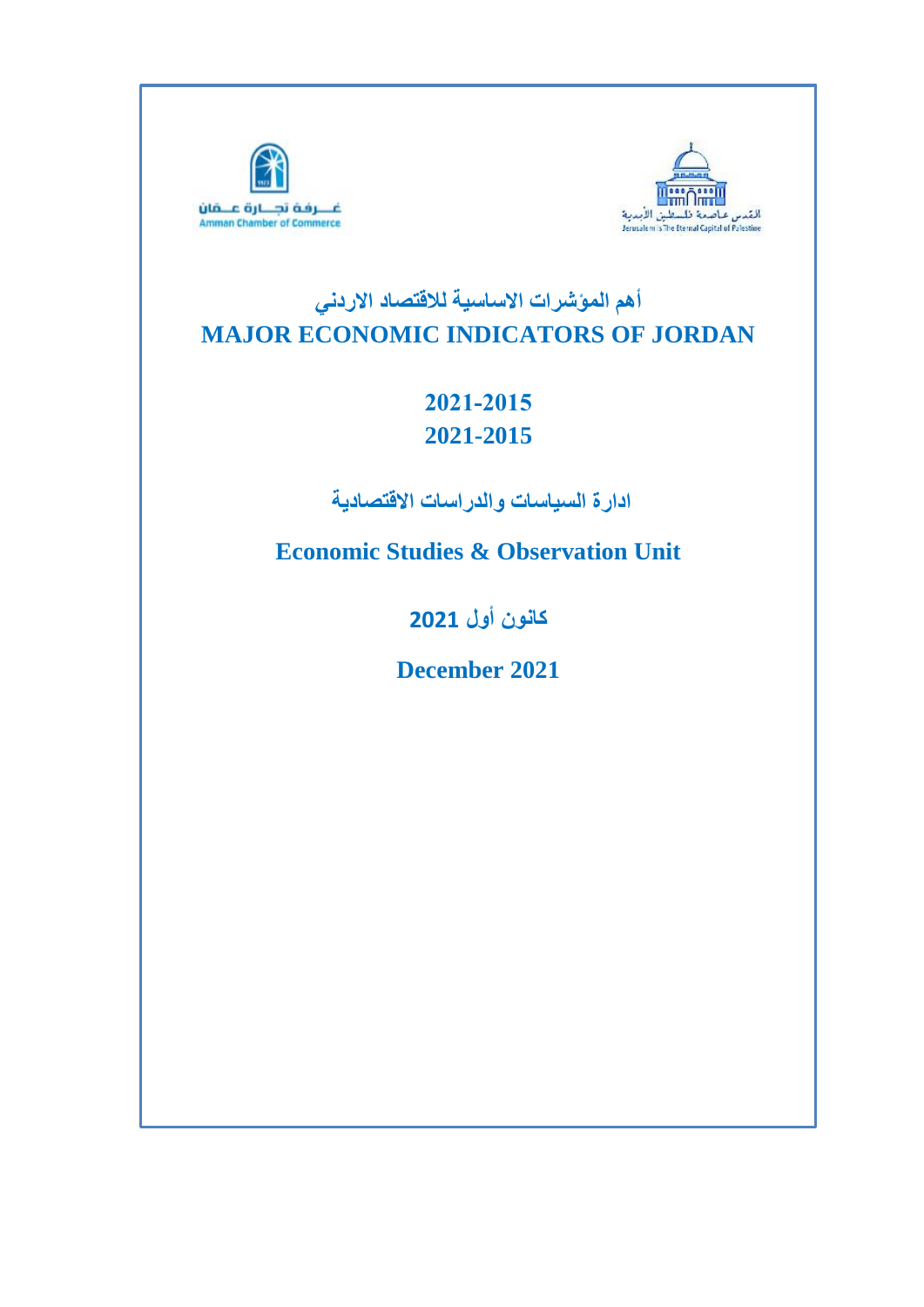



## **أهم المؤشرات االقتصادية**

## **Major Economic Indicators 2021-2016**

| <b>Classification</b>                                                                      | 2021                     | 2020     | Change<br>ratio% | 2019           | Change<br>ratio% | 2018     | Change<br>ratio% | 2017           | 2016           | التصنيف                                                                                              |
|--------------------------------------------------------------------------------------------|--------------------------|----------|------------------|----------------|------------------|----------|------------------|----------------|----------------|------------------------------------------------------------------------------------------------------|
| Population<br>(million)                                                                    |                          | 10.806   |                  | 10.554         | 2.5              | 10.309   | 2.6              | 10.053         | 9.798          | عدد السكان<br>(بالمليون)                                                                             |
| <b>Nominal GDP</b><br>at market<br>prices (JD-<br>million)                                 | Jan-June<br>14,992       | 31,025   | 5                | 31,597         | 3.7              | 29,984   | 3.6              | 28,903         | 27,444.8       | الناتج المحلى<br>الاجمالي<br>بأسعار السوق<br>الجارية<br>(مليون دينار)                                |
| <b>Nominal GDP</b><br>at constant<br>market prices<br>(JD-million)                         | Jan-June<br>14,410       | 29,584.3 | $\overline{4}$   | 30,050         | 1.9              | 28,970   | 1.9              | 28,418         | 11,642.9       | الناتج المحلى<br>الاجمالي بأسعار<br>السوق الثابتة<br>(مليون دينار)                                   |
| Growth of real<br><b>GDP</b> at market<br>prices (JD)                                      | Jan-June<br>3.2%         | $1.6 -$  |                  | $\overline{2}$ |                  | 1.9      |                  | $\overline{2}$ | $\overline{2}$ | <u>معدل نمو</u> الناتج<br>المحلى<br>الاجمالي بأسعار<br>السوق الثابتة                                 |
| PER capita GDP<br>at current<br>market prices<br>(JD)                                      |                          |          | $-90$            | 2,946.6        | 3.8              | 29,984.2 | 1.5              | 28,903.4       | 2801           | نصيب الفرد من<br>الناتج المحلى<br>الاجمالي بأسعار<br>السوق الجارية<br>(بالدينار)                     |
| <b>Direct Foreign</b><br>Investment in<br>Jordan                                           | Jan-March<br>68          | 515.5    | $-4$             | 650.2          | $-53.2$          | 674.4    | 7.7              | 1,441.1        | 1092.6         | الاستثمار<br>الاجنبي المباشر<br>في الأردن                                                            |
| Inflation rate                                                                             | Jan-July<br>$\mathbf{1}$ | 0.3      |                  | 0.8            |                  | 4.5      |                  | 3.3            | $-0.8$         | معدل التضخم<br>$\%$                                                                                  |
| <b>Gross official</b><br>reserves (JD-<br>million)                                         | Jan-July<br>16,660.7     | 15,919.7 | 6%               | 8,628.8        | $-5.9$           | 8,170.2  | $-4.8$           | 8687           | 9134.1         | احتياطي البنك<br>المركزي من<br>العملات الاجنبية<br>(مليون دينار)                                     |
| Coverage of<br>prospective<br>imports goods<br>and non-<br>factors services<br>(in months) | Jan-July<br>9.2          | 9.2      | 8%               | 6.8            | $-8.7$           | 6.3      | $-5.4$           | 6.9            | 7.3            | تغطيتها<br>للمستوردات<br>المتوقعة من<br>السلع والخدمات<br>باستثناء دخل<br>عوامل الانتاج<br>(بالشهور) |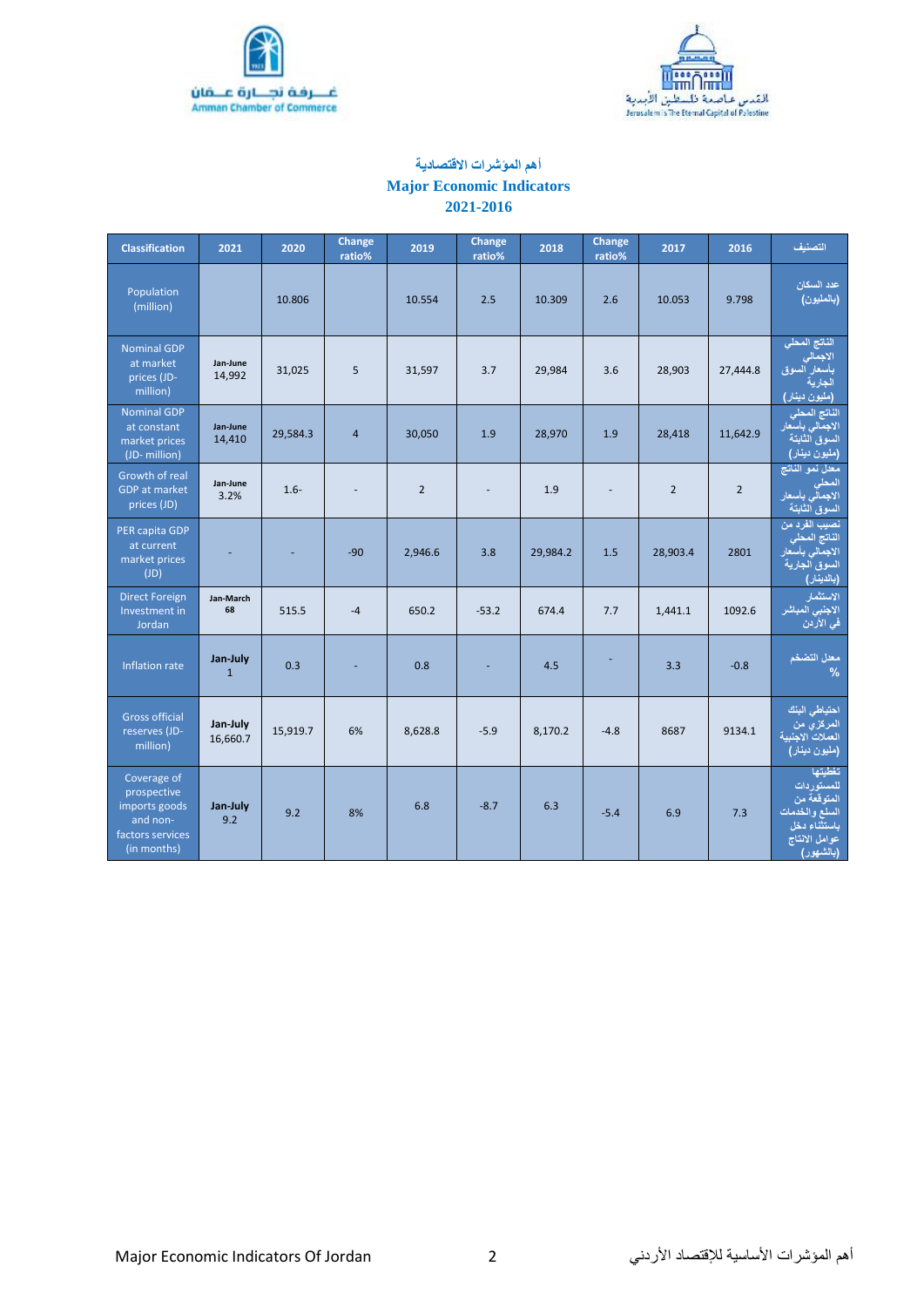



## **التجارة الخارجية لألردن Jordan's Foreign Trade 2021-2016**

## مليون دينار (million -JD(

| <b>Classificati</b><br>on                        | 2021<br>Jan-Sep | Change<br>ratio %        | 2020      | Change<br>ratio % | 2019           | Change<br>ratio % | 2018      | Change<br>ratio % | 2017      | 2016      | التصنيف                                      |
|--------------------------------------------------|-----------------|--------------------------|-----------|-------------------|----------------|-------------------|-----------|-------------------|-----------|-----------|----------------------------------------------|
| <b>Domestic</b><br>exports                       | 4283.4          | 1%                       | 5044.4    | 6.8%              | 4992.1         | 3.8%              | 4674.7    | 2.3               | 4504.2    | 4369.3    | الصادرات<br>الوطنية                          |
| Re-exports                                       | 435.8           | $-34.6%$                 | 595.3     | 9.9%              | 910.1          | $-0.1%$           | 828.0     | $-13.9$           | 828.9     | 962.1     | المعاد تصديره                                |
| Imports                                          | 10894.7         | $-12%$                   | 12077.8   | $-4.8%$           | 13729.1        | $-0.9%$           | 14420     | 5.4               | 14553.7   | 13637     | المستوردات                                   |
| <b>Total</b><br>external<br>trade                | 15613.9         | $-9.7%$                  | 17717.5   | $-1.5%$           | 19631.3        | 0.7%              | 19922.7   | 4.3               | 19791.7   | 18968.4   | إجمالي التجارة<br>الخارجية                   |
| Trade<br>balance                                 | $-6175.5$       | $-17.7%$                 | $-6438.1$ | $-12.2%$          | $-7826.9$      | $-2.9%$           | $-8917.3$ | 10.5              | $-9185.5$ | $-8305.6$ | الميزان<br>التجاري                           |
| Ratio of<br>national<br>exports to<br><b>GDP</b> |                 | $\overline{a}$           | 16.3%     | 16%               | $\overline{a}$ | $-0.2$            | 15.6      | $-1.8$            | %15.6     | %15.9     | نسبة<br>الصادر ات<br>الوطنية إلى ال<br>(GDP) |
| Ratio of Re-<br>exports to<br><b>GDP</b>         |                 | ٠                        | 1.9%      | 3%                | ÷.             | $-2.2$            | 2.8       | $-17.1$           | %2.9      | %3.5      | نسبة المعاد<br>تصدیرہ اِلی الہ<br>(GDP)      |
| Ratio of<br>imports to<br><b>GDP</b>             | $\overline{a}$  | $\overline{\phantom{a}}$ | 38.9%     | 43%               | $\sim$         | $-5$              | 47.9      | 1.4               | %50.4     | %49.7     | انسلة<br>المستوردات<br>الی الہ<br>(GDP)      |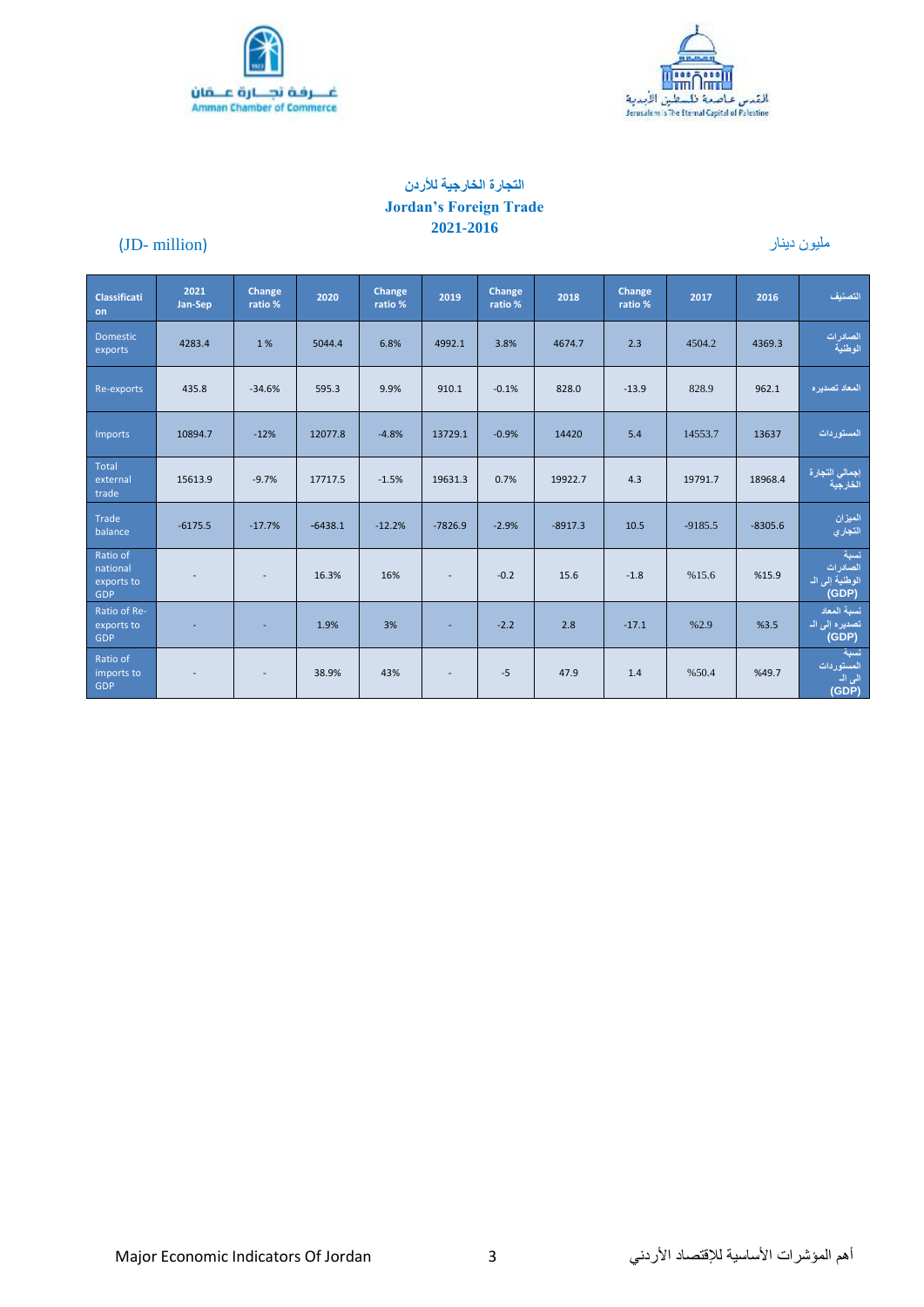



## **المالية العامة Public Finance 2021-2016**

## مليون دينار million-JD

| <b>Classification</b>                                          | 2021<br>Jan-Oct | Change<br>ratio % | 2020    | Change<br>ratio % | 2019   | Chang<br>e ratio<br>% | 2018    | Change<br>ratio % | 2017    | 2016   | التصنيف                                                               |
|----------------------------------------------------------------|-----------------|-------------------|---------|-------------------|--------|-----------------------|---------|-------------------|---------|--------|-----------------------------------------------------------------------|
| <b>Domestic</b><br>revenues                                    | 6123.9          | $-10%$            | 6238    | 0.3               | 6965.8 | 3.4                   | 6944.9  | 8%                | 6717.6  | 6233.7 | أولا: الاير ادات المحلية،<br>ومنها:                                   |
| 1. Tax revenues                                                | 4724.9          | 6%                | 4958.6  | 3.2               | 4680.8 | 4.4                   | 4535.6  | 2%                | 4343.6  | 4254.4 | 1. الأير ادات<br>الضريبية، ومنها                                      |
| A. Taxes on<br>income & profits                                | 1,080.4         | 8%                | 1,103.6 | 5.7               | 1020.2 | 2.9                   | 965     | $-1%$             | 938     | 944.7  | أ الضرانب على الدخل<br>والارباح                                       |
| <b>B.</b> General sales<br>tax                                 | 3,311.4         | 7%                | 3,533.9 | 3.7               | 3302.4 | 6.4                   | 3,184.6 | 4%                | 2,993.5 | 2883.8 | ب الضريبة العامة على<br>المبيعات                                      |
| C. Taxes on<br>International<br>Trade &<br><b>Transactions</b> | 259             | $-7%$             | 256.8   | 4.2               | 276.6  | $-7.2$                | 265.5   | $-4%$             | 286.1   | 296.7  | جـ. الضرانب على<br>التجارة والمعاملات<br>الدولية (الرسوم<br>الجمركية) |
| 2. Non tax<br>revenues                                         | 1392.8          | $-44%$            | 1272.1  | $-5.1$            | 2276.1 | 1.5                   | 2,398.4 | 20%               | 2,362.7 | 1964.1 | 2. الايرادات الأخرى                                                   |
| 3. Foreign<br>grants                                           | 573.7           | 0%                | 790.8   | $-11.9$           | 788.4  | 26.4                  | 894.7   | $-15%$            | 707.9   | 836    | المنح الخارجية                                                        |
| <b>Total foreign</b><br>revenues &<br>grants                   | 6697.6          | $-9%$             | 7028.9  | $-1.1$            | 7754.3 | 5.6                   | 7839.6  | 5%                | 7,425.3 | 7069.7 | إجمالي الايرادات<br>والمنح الخارجية                                   |
| <b>Total</b><br>expenditures                                   | 7981.4          | 5%                | 9211.3  | 2.9               | 8812.7 | 4.8                   | 8567.3  | 3%                | 8173.2  | 7948.5 | ثانيا: إجمالي الإنفاق،<br>ومنها:                                      |
| Current<br>expenditures                                        | 7208.2          | 6%                | 8388.5  | 3.6               | 7897.2 | 7.1                   | 7619.6  | 3%                | 7,113   | 6919.3 | 1. النفقات الجار بة                                                   |
| Capital<br>expenditures                                        | 773.2           | $-10%$            | 822.8   | $-3.4$            | 915.5  | $-10.6$               | 947.7   | 3%                | 1,060.2 | 1029.2 | 2. النفقات الر أسمالية                                                |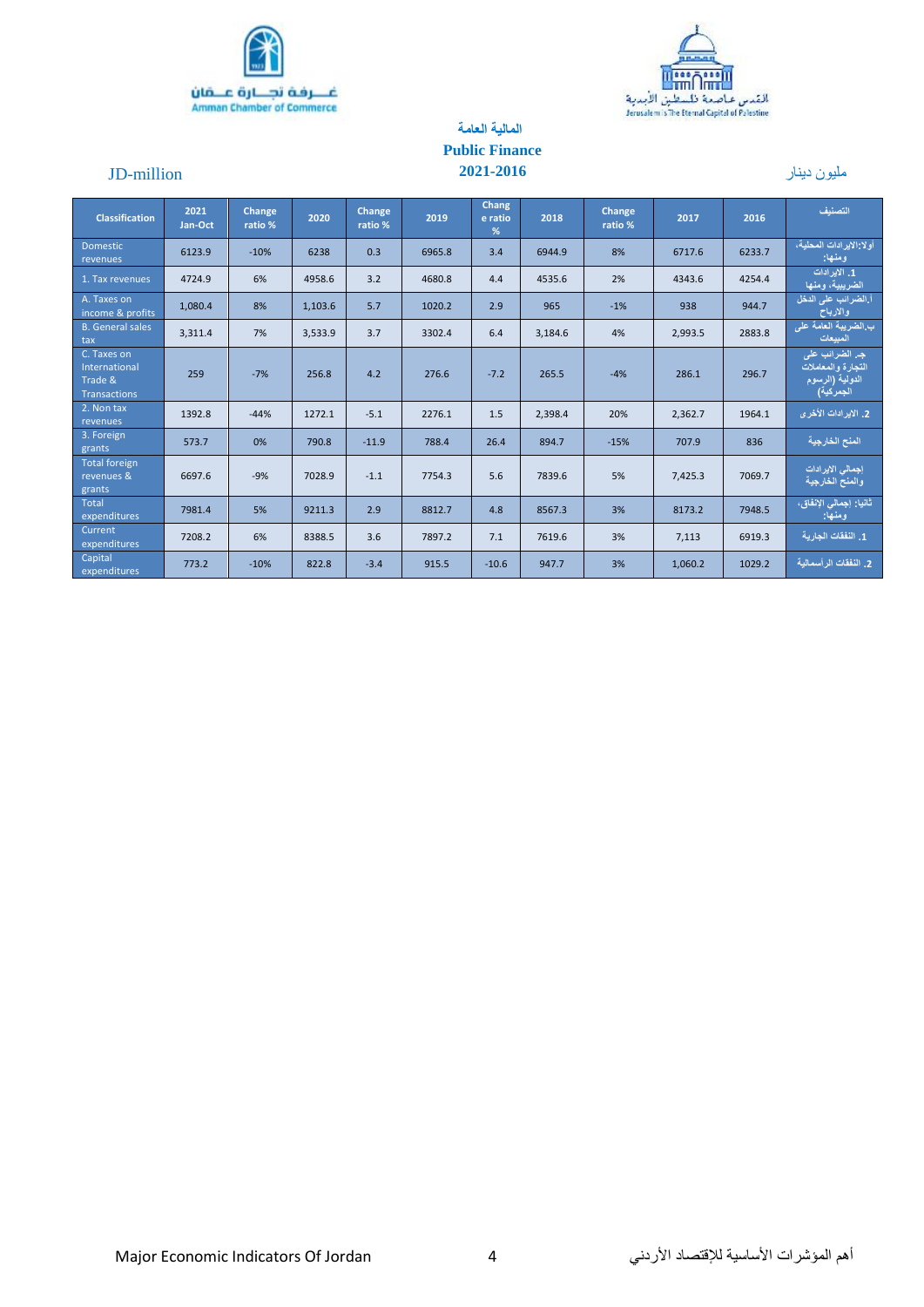



#### **الدين العام الداخلي والخارجي Internal & External Debt 2021-2016** مليون دينار million-JD

مليون دينار

| <b>Classification</b>                               | 2021<br>Jan-Oct | 2020    | <b>Change</b><br>ratio % | 2019    | Change<br>ratio % | 2018     | Change<br>ratio % | 2017     | 2016    | التصنيف                                                                            |
|-----------------------------------------------------|-----------------|---------|--------------------------|---------|-------------------|----------|-------------------|----------|---------|------------------------------------------------------------------------------------|
| Gross<br>domestic &<br>external debt                | 27930.4         | 26499.3 | 6.2                      | 30076.2 | 3.8               | 28,308.3 | 5.6               | 27,269.2 | 24079.4 | اجمالي<br>المديونية<br>العامة (الدين<br>العام الداخلي<br>اوالخارج <i>ي</i> )       |
| Ratio of<br>internal &<br>external debt<br>to (GDP) | 87.40%          | 85.4%   |                          | 96.6%   |                   | 94.4%    |                   | 88.9%    | %85.8   | نسبة رصيد<br>المديونية<br>العامة (الدين<br>الداخلي<br>والخارجي)<br>إلى ال<br>(GDP) |
| Internal debt                                       | 13407.7         | 12784   | 9.4                      | 17738   | 5.3               | 16,220.7 | 11.7              | 15,402.1 | 13780   | رصيد الدين<br>العام الداخلي                                                        |
| Ratio of<br>internal debt<br>to (GDP)               | 41.9%           | 41.2    |                          | 56.9    |                   | 49.2%    |                   | %53.9    | %50.1   | نسبة الرصيد<br>الدين العام<br>الداخلي إلى<br>الہ (GDP)                             |
| <b>External debt</b>                                | 14523           | 13715.2 | 2.1%                     | 12338.2 | 1.9               | 12,087.5 | 15.2              | 11867.2  | 10299   | رصيد الدين<br>العام<br>الخارجي                                                     |
| Ratio of<br>external debt<br>to (GDP)               | 45.4%           | 44.2%   |                          | 39.6%   |                   | 40.2%    |                   | 41.5%    | %37.4   | نسبة الرصيد<br>الدين العام<br>الخارجي إلى<br>الہ (GDP)                             |

## **الشركات المسجلة Registered Companies**

## JD-million

| <b>Classification</b>                                                                                   | Change<br>ratio% | 2020  | 2019  | Change<br>ratio% | 2018  | Change<br>ratio% | 2017  | Change<br>ratio% | 2016  | 2015  | التصنيف                                                                 |
|---------------------------------------------------------------------------------------------------------|------------------|-------|-------|------------------|-------|------------------|-------|------------------|-------|-------|-------------------------------------------------------------------------|
| <b>Capital value of companies</b><br>registered in the ministry of<br>industry & trade (JD-<br>million) | $-48%$           | 102.4 | 198.3 | $-57%$           | 150.7 | 174.5            | 349.8 | $-19.8$          | 127.4 | 158.9 | رؤوس أموال<br>الشركات<br>المسجلة لدى<br>وزارة الصناعة<br>والتجارة، وهي: |
| <b>Trade sector</b>                                                                                     | $-32%$           | 10.2  | 14.9  | $-22%$           | 18.7  | 16.5             | 23.9  | $-8.1$           | 20.5  | 22.3  | قطاع التجارة                                                            |
| <b>Services sector</b>                                                                                  | $-39%$           | 40.9  | 67.4  | $-47%$           | 70.6  | 202              | 133.2 | $-34.6$          | 44.1  | 67.4  | قطاع الخدمات                                                            |
| <b>Construction sector</b>                                                                              | $-67%$           | 3.4   | 10.3  | $-20%$           | 3.9   | $-5.7$           | 4.9   | $-32.5$          | 5.2   | 7.7   | قطاع المقاولات                                                          |
| <b>Industry sector</b>                                                                                  | $-57%$           | 35.8  | 82.7  | $-46%$           | 35.9  | 59.1             | 67    | $-14.3$          | 42.1  | 49.1  | قطاع الصناعة                                                            |
| <b>Agriculture sector</b>                                                                               | $-47%$           | 12.1  | 23    | $-82%$           | 21.7  | 679.4            | 120.8 | 24               | 15.5  | 12.5  | قطاع الزراعة                                                            |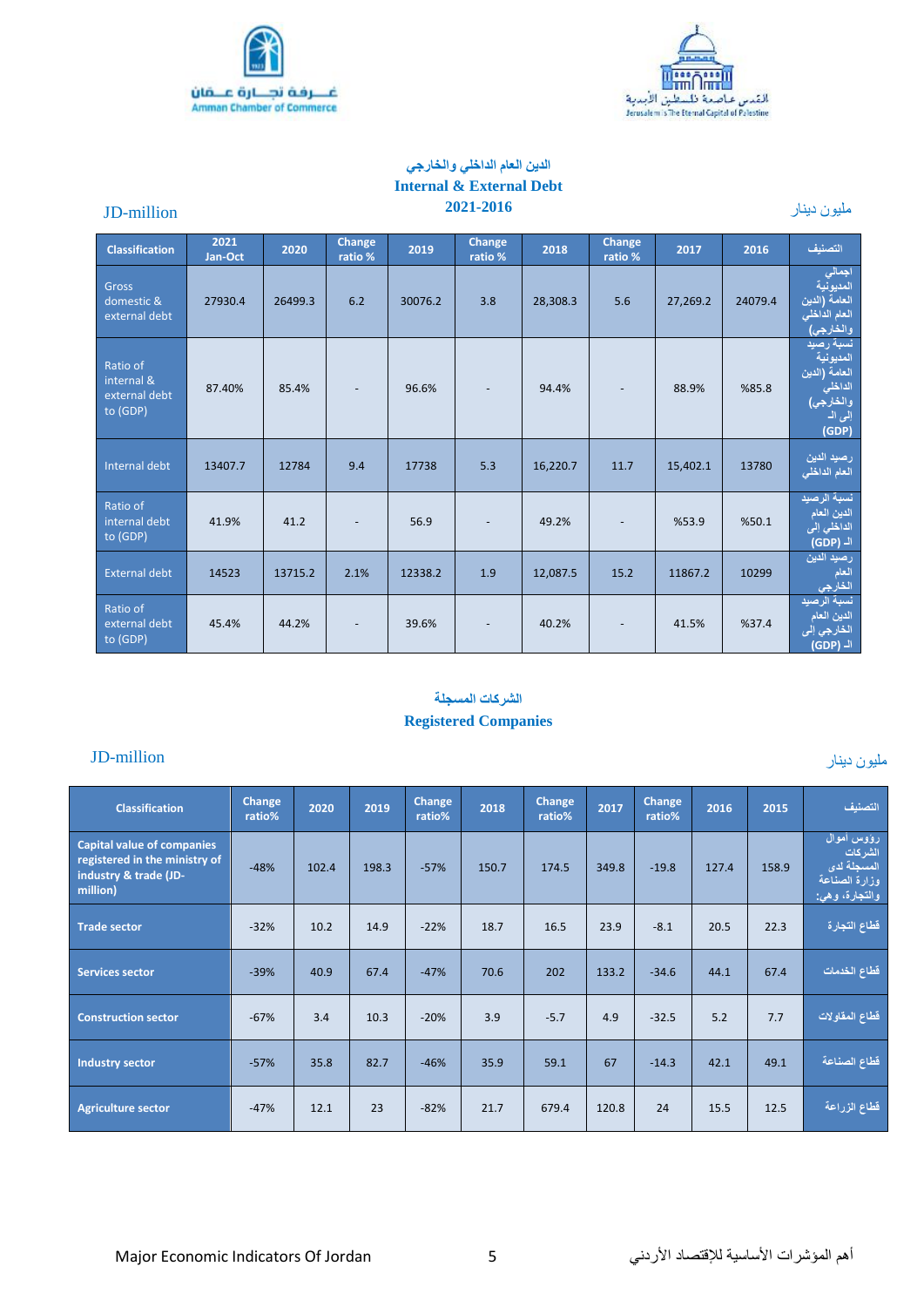



## **تقاص البنوك والشيكات المرتجعة Banks & Cheques Clearing 2021-2015**

## million -JD مليون دينار

| <b>Classification</b>                                        | 2021<br>Jan-Oct | <b>Change</b><br>ratio% | 2020   | Change<br>ratio% | 2019    | <b>Change</b><br>ratio% | 2018     | <b>Change</b><br>ratio% | 2017     | <b>Change</b><br>ratio% | 2016    | 2015    | التصنيف                                              |
|--------------------------------------------------------------|-----------------|-------------------------|--------|------------------|---------|-------------------------|----------|-------------------------|----------|-------------------------|---------|---------|------------------------------------------------------|
| Value of Cheques<br>presented for<br>clearing                | 34260           | $-16%$                  | 34235  | $-6.6%$          | 40968.5 | $-4.7$                  | 43,840.5 | $-0.4$                  | 45,990.5 | $-3.9$                  | 46202.4 | 48063.3 | قبمة الشبكات<br>المقدمة للتقاص                       |
| Value of returned<br><b>Cheques</b>                          | 1128.9          | 10%                     | 1733.1 | $-7.6%$          | 1570.6  | 6.9                     | 1,700.6  | $-13.1$                 | 1590.9   | 5.6                     | 1831.8  | 1734.8  | اجمالي فيمة<br>الشبكات<br>المرتجعة موزعة<br>كالتالي: |
| Value of returned<br>Cheques for<br><b>Financial Reasons</b> | 752.2           | 28%                     | 1299.2 | $-4.8%$          | 1013.1  | 6.7                     | 1,064.7  | 2.1                     | 997.4    | 2.6                     | 976.7   | 952.1   | ا قيمة الشيكات ا<br>المرتجعة لأسباب<br>مالية         |
| Value of returned<br>Cheques for<br>Technical reasons        | 376.7           | $-22%$                  | 433.9  | $-12.3%$         | 557.5   | 7.1                     | 635.9    | $-30.5$                 | 593.5    | 9.2                     | 855     | 782.7   | قبمة الشبكات<br>المرتجعة لأسباب<br>فنية              |

## **التسهيالت االئتمانية Credit Facilities 2021-2015**

| JD-million                                                                    |                 |                  |         |                  |         |                  |         |                         |         |                  |         |         | مليون دينار                                                             |
|-------------------------------------------------------------------------------|-----------------|------------------|---------|------------------|---------|------------------|---------|-------------------------|---------|------------------|---------|---------|-------------------------------------------------------------------------|
| <b>Classification</b>                                                         | 2021<br>Jan-Oct | Change<br>ratio% | 2020    | Change<br>ratio% | 2019    | Change<br>ratio% | 2018    | <b>Change</b><br>ratio% | 2017    | Change<br>ratio% | 2016    | 2015    | التصنيف                                                                 |
| <b>Total credit</b><br><b>facilities</b><br>extended by the<br>license banks. | 29979.4         | 6%               | 28634.6 | 3.5%             | 27023.1 | 5.5              | 26108.1 | 5.5                     | 24736.8 | 8.5              | 22905.8 | 21103.5 | اجمالى<br>التسهيلات<br>الانتمانية<br>الممنوحة من قبل<br>البنوك، أبرزها: |
| <b>General trade</b><br>sector                                                | 4347.9          | 7%               | 4524.3  | $-5.4%$          | 4228.5  | 5.6              | 4470.6  | 3.8                     | 4230.9  | 4.9              | 4075.5  | 3883.8  | قطاع التجارة<br>العامة                                                  |
| <b>Agriculture</b><br>sector                                                  | 434.5           | %24              | 416.8   | $0.1 -$          | 336.5   | $-0.2$           | 336.7   | 10.8                    | 337.4   | 40.3             | 304.5   | 217.1   | قطاع الزراعة                                                            |
| <b>Mining sector</b>                                                          | 194.2           | $-20%$           | 236.6   | $-16.7%$         | 296.3   | 39.4             | 355.7   | $-11.5$                 | 255.2   | 69.4             | 288.4   | 170.2   | قطاع التعدين                                                            |
| <b>Industry sector</b>                                                        | 3492.7          | 5%               | 3521.7  | 9.4%             | 3351.1  | 12.5             | 3064.3  | 23.6                    | 2724.2  | 2.7              | 2203.4  | 2145.8  | قطاع الصناعة                                                            |
| <b>Construction</b><br>sector                                                 | 7793.9          | 4%               | 7262.1  | 2%               | 6970.3  | 3.5              | 6830.9  | 13.2                    | 6601.7  | 18.8             | 5827.7  | 4904.5  | قطاع الانشاءات                                                          |
| <b>Transport</b><br>sector                                                    | 399.6           | 12%              | 385.6   | 4.2%             | 342.8   | $-7.2$           | 328.9   | $-0.4$                  | 354.3   | 37               | 355.8   | 259.8   | قطاع خدمات<br>النقل                                                     |
| <b>Tourism, hotels</b><br>and restaurants<br>sector                           | 700.2           | 15%              | 735.6   | 7.7%             | 637.9   | $-4.5$           | 592.1   | 3.6                     | 619.7   | 0.8              | 597.7   | 593.1   | قطاع السياحة<br>والفنادق<br>والمطاعم                                    |
| <b>Public services</b><br>and utilities<br>sector                             | 4747.0          | 2%               | 4360.6  | 10.7%            | 4264.3  | 3.9              | 3852.9  | 12.4                    | 3707.2  | $\overline{2}$   | 3296.2  | 3232    | قطاع خدمات<br>ومرافق عامة                                               |
| <b>Financial</b><br>services                                                  | 747.3           | 3%               | 656     | 17.4%            | 634.2   | 21.4             | 768.2   | 9.5                     | 632.5   | 12               | 577.2   | 515.2   | قطاع الخدمات<br>المالية                                                 |
| <b>Stock exchange</b>                                                         | 337.2           | 27%              | 268.7   | 39.5%            | 212.2   | $-3.7$           | 152.1   | $-6.2$                  | 158     | $-5.5$           | 168.6   | 178.5   | شراء أسهم                                                               |